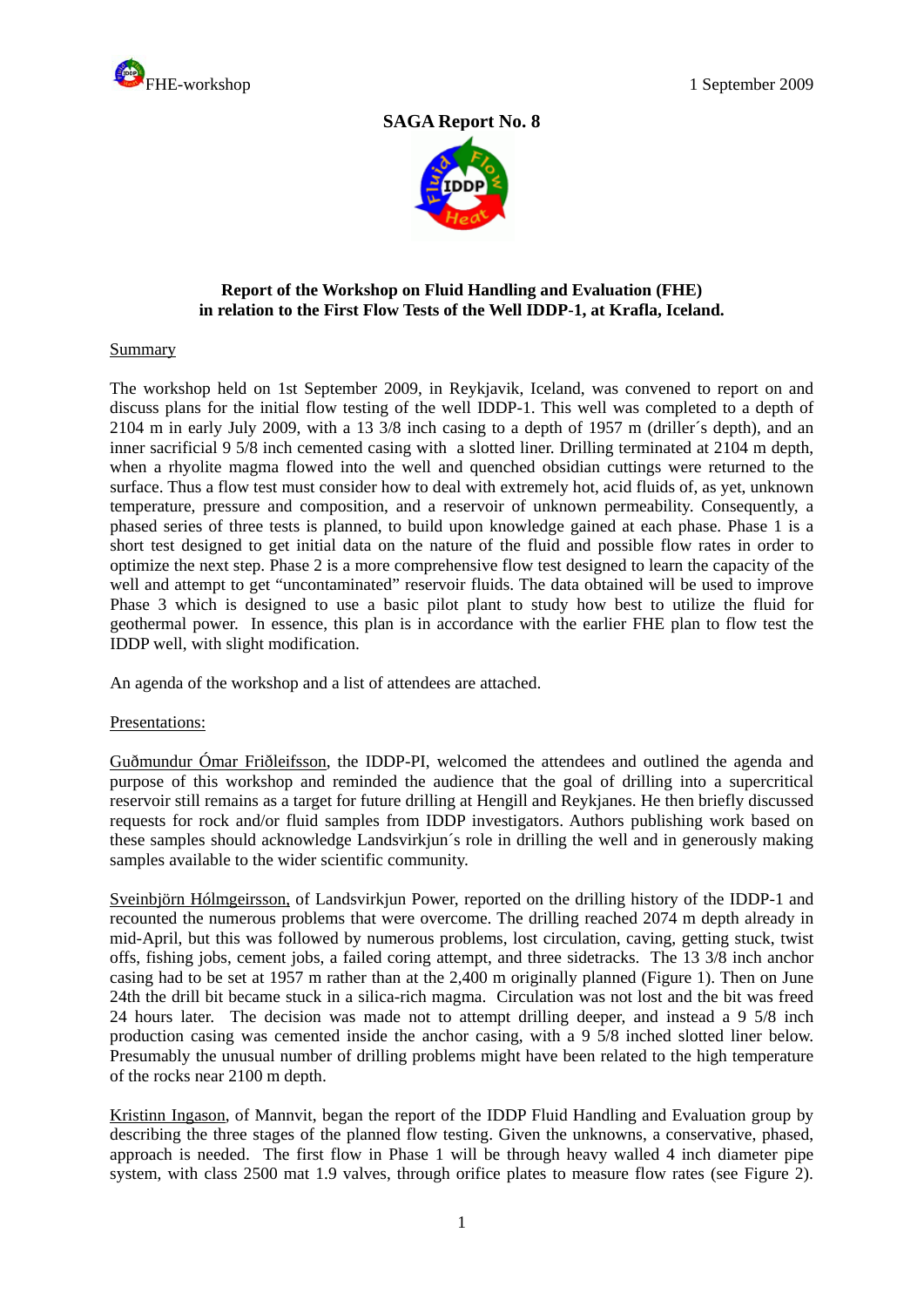

The design condition is  $470^{\circ}$ C and 180 bars and single phase flow. There will be provision for a gas bleed and various sample ports. The aim is to make an initial characterization of the nature of the fluid. The layout of the Phase 2 flow test, which will be through a 10 inch diameter system, will add a separator/scrubber and a muffler. This test should last long enough to get sufficient data to estimate the capacity of the well. In Phase 3 a basic pilot plant will be set up with the addition of a cooling loop, for a longer term flow test in the hope that "pristine" formation fluid, uncontaminated by the drilling fluid, will be produced and flow behavior will be measured under different conditions to test the economic potential of the discharge. If the enthalpy exceeds 2800 kJ/kg the discharge would be superheated steam and acid concentrate would **not** be condensing downhole. A flow rate of  $0.67 \text{ m}^3/\text{s}$ of superheated steam at 260 bars could generate ~50 MWe, or if the pressure is 160 bars it would be  $\sim$ 30 MWe.

Halldór Ármannsson, of ISOR, discussed the strategy for collection of fluids for chemical analysis. At Krafla, wells KG-10, KG-12, KG-24, KG-25, KG-26, KJ-27, KJ-29, KJ-33, KJ-35, KJ-36, KJ-38, and KJ-39 have presented problems due to acid conditions, and that includes all the wells near the IDDP-1. He reminded us that increases in  $CO<sub>2</sub>$  concentration were widespread at Krafla during the 1975-84 eruptions. As a downhole fluid sampler will not be available for the IDDP-1, only wellhead sampling is possible. Single phase superheated steam will be quenched in a heat exchanger and a gas-liquid separator used to collect non-condensible gases. For two-phase flow, a corrosion-resistant steam-liquid separator will be used and attention will be given to possible high mineral concentrations. Multiple splits of both liquid and vapor phases will be made that are optimized for analysis of specific components (see Figure 3). The sampling will be most frequent at the outset of the flow, with the more important components being determined as fast as possible. Later the frequency will be modified as determined by the conditions experienced. A regular sampling run will require half a day. The time for extra samples for outside investigators depends on the number and size of the samples requested, but the intent is that there should be liberal access for the scientific teams.

Ari Ingimundarson, of (ISOR) then augmented this presentation from the FHE group by briefly describing the hardware to be used including the well-head lubricator and the sampling separator.

This was followed by a presentation from: Rolf Dirdal, of StatoilHydro, who gave a comprehensive discussion of the equipment and field procedures employed by his company in testing conventional hydrocarbon wells, and the separate procedures for hydrocarbon, water and gas sampling. This review included downhole and well-head equipment, and safety equipment and protocols.

After the coffee break there was a wide-ranging and energetic discussion led by Bjarni Pálsson, of Landsvirkjun Power. The injectivity index of the deep zone of the IDDP-1 well was initially 15 L/sec/bar and then declined to 2.5 L/sec/bar after 3 days of injection. One speculation is that there was a steam cap above the magma, which at that depth would have a pressure of  $\sim$ 150 bars. The water level in the well is 200 m below the surface at present. The well KG-25, 80 m south of the IDDP-1, is 2105 m deep and had a feed zone at 2040 m. It was flow tested for 10 weeks, producing from two different aquifers, and then had to be shut down because of corrosion and scaling by iron silicates. The IDDP-1 is cased to 1957 m and therefore has the possibility of producing superheated steam without mixing with shallower, cooler water, and thus minimizing problems due to acid condensate. Wilfred Allan Elders, of the University of California-Riverside (Co-PI of the IDDP), reported that an interpretation of initial studies of the glass from the IDDP-1 well by colleagues in California suggests that temperature of the melt might be as high as  $1050^{\circ}$ C, based on the plagioclase-glass geothermometry, and that it contains  $1.7$  wt% of  $H_2O$ . Discussion followed about how much chilling of the magma had occurred by the injection of 50 L/s for three months, and how long flow tests would have to continue before uncontaminated reservoir fluid reached the surface, if ever, as at the Krafla geothermal field production and injection has gone on for more than 35 years. The injected fluid is shallow groundwater and its magnesium and sulphate content may have caused precipitation. It is important to make a more precise estimate about the amount of injectate that has been absorbed by the IDDP-1, both during and after drilling.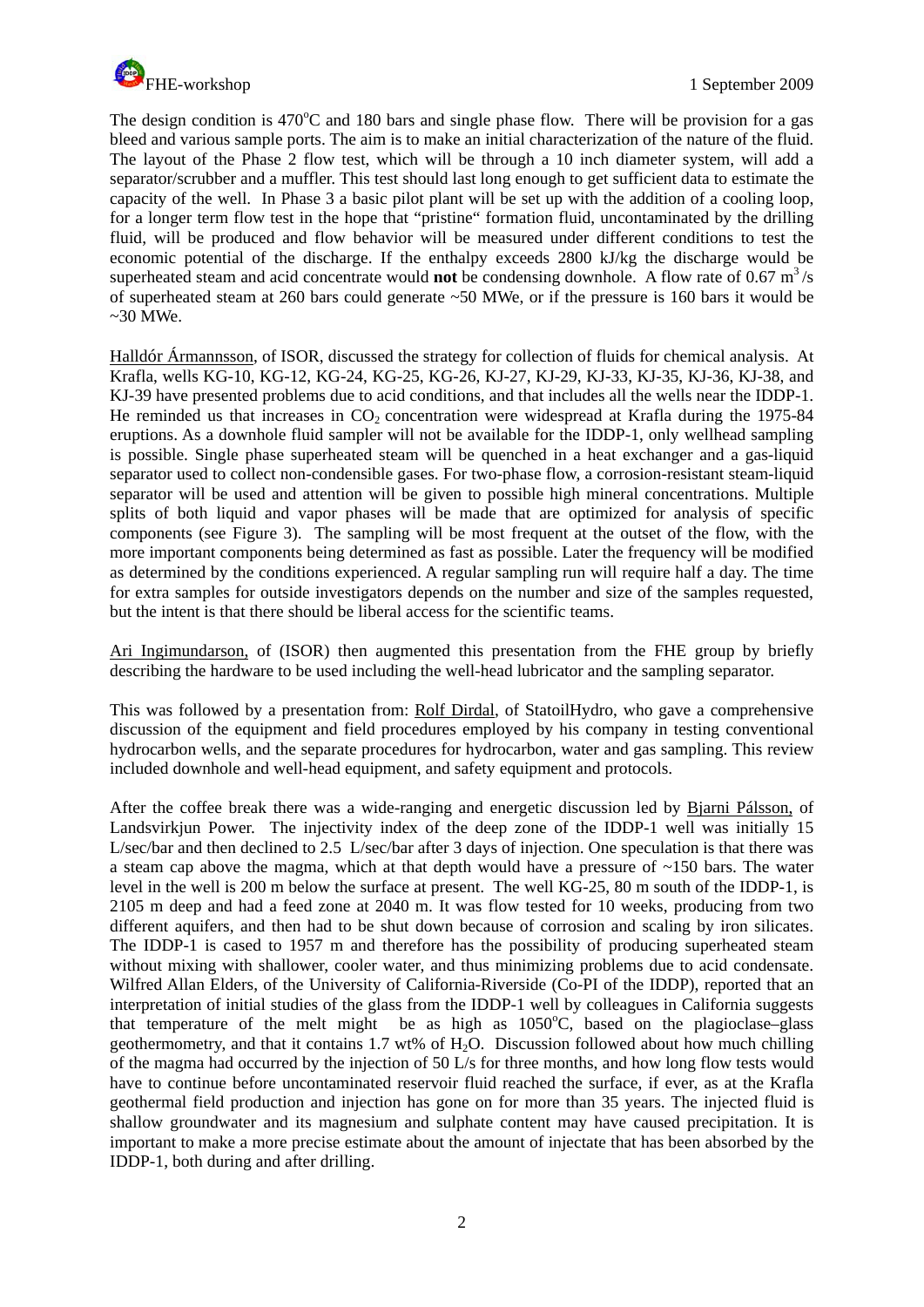

Ragnar Ásmundsson, of ISOR, then briefed the group on the current status and future prospects of the HITI project, a diverse program of collaborative effort by a number of institutions to advance geothermal technology, funded by the EU. A test using sodium naphthalene Di-sulfonate tracers is underway at Krafla and injection into the IDDP-1 is part of it. The initial results from other wells show rapid break-through and results from the IDDP-1 should be reported soon. A spectral gamma televiewer has been tested to 300°C and a multi-sensor, temperature/pressure/flow/CCL logging tool is ready for delivery. In the second phase of HITI (termed HITI2) it is hoped that one of the methods applied will be 3 component Vertical Seismic Profiling for boundary shape identification and volumetric analysis of magma bodies.

Wilfred Elders , IDDP co-PI, closed the meeting with a short discussion on the former magma energy program of the US Department of Energy. Resource estimates for magma energy in the USA are huge, if the considerable technical challenges can be overcome. At Krafla there is a potential for creating a very hot engineered geothermal system, by injecting treated water into a nearby well and producing from the IDDP-1, or alternatively using the IDDP-1 as an injection well, and producing from the nearby well. Another strategy that could be considered is to alternate injection into and production from the IDDP-1. In any of these cases acidity and scaling problems might be mitigated by appropriate treatment of injected water. Given the very high temperature at Krafla and the apparent good communication between wells, the possibility of engineering the reservoir to control the hydrologic regime should be considered.





Figure 1. The IDDP-1 design as completed (Sveinbjörn Hólmgeirsson)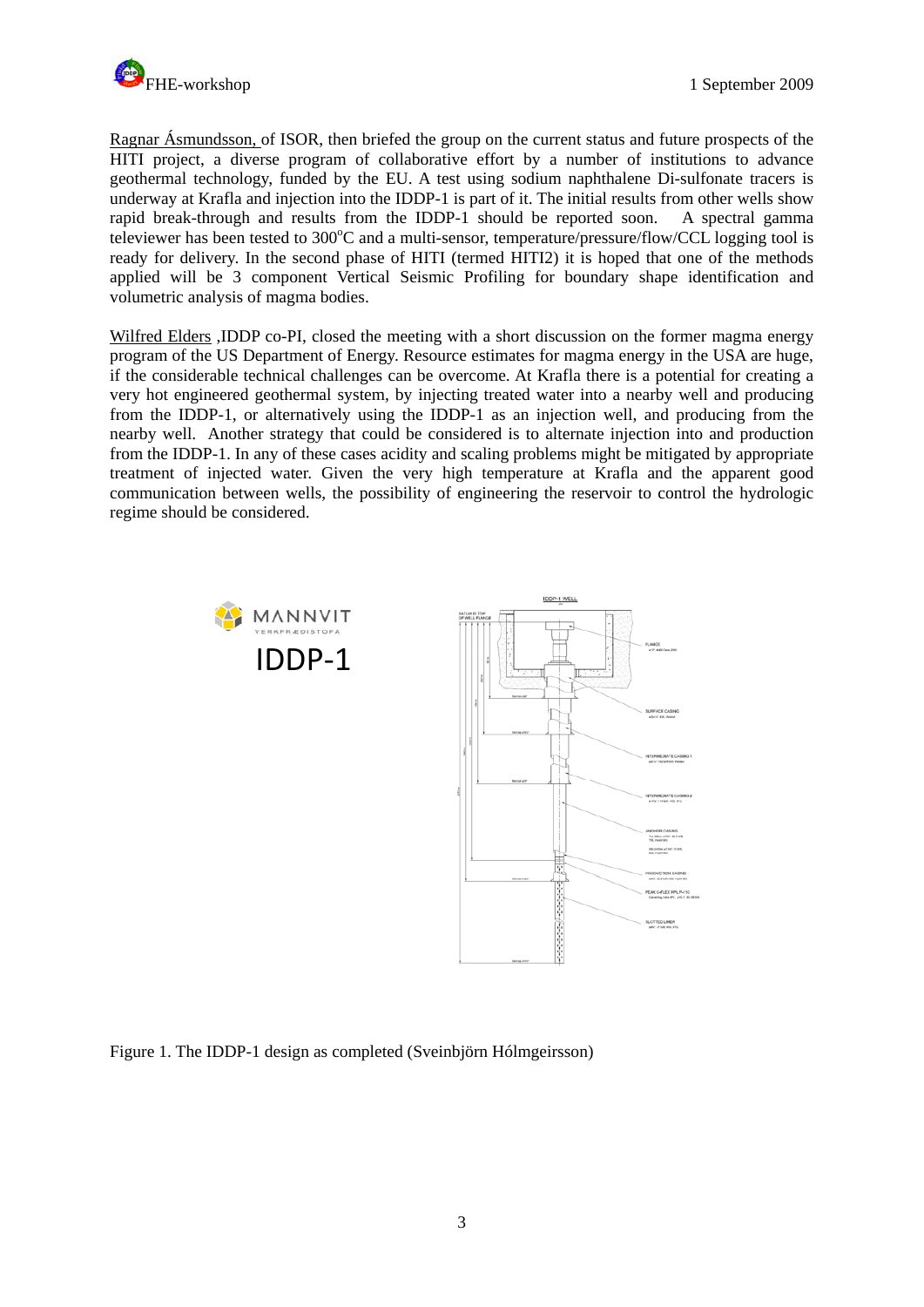





Figure 2. Layout for Phase 1 (Kristinn Ingason)



Figure 3. Sample Handling Scheme (Halldór Ármannsson),